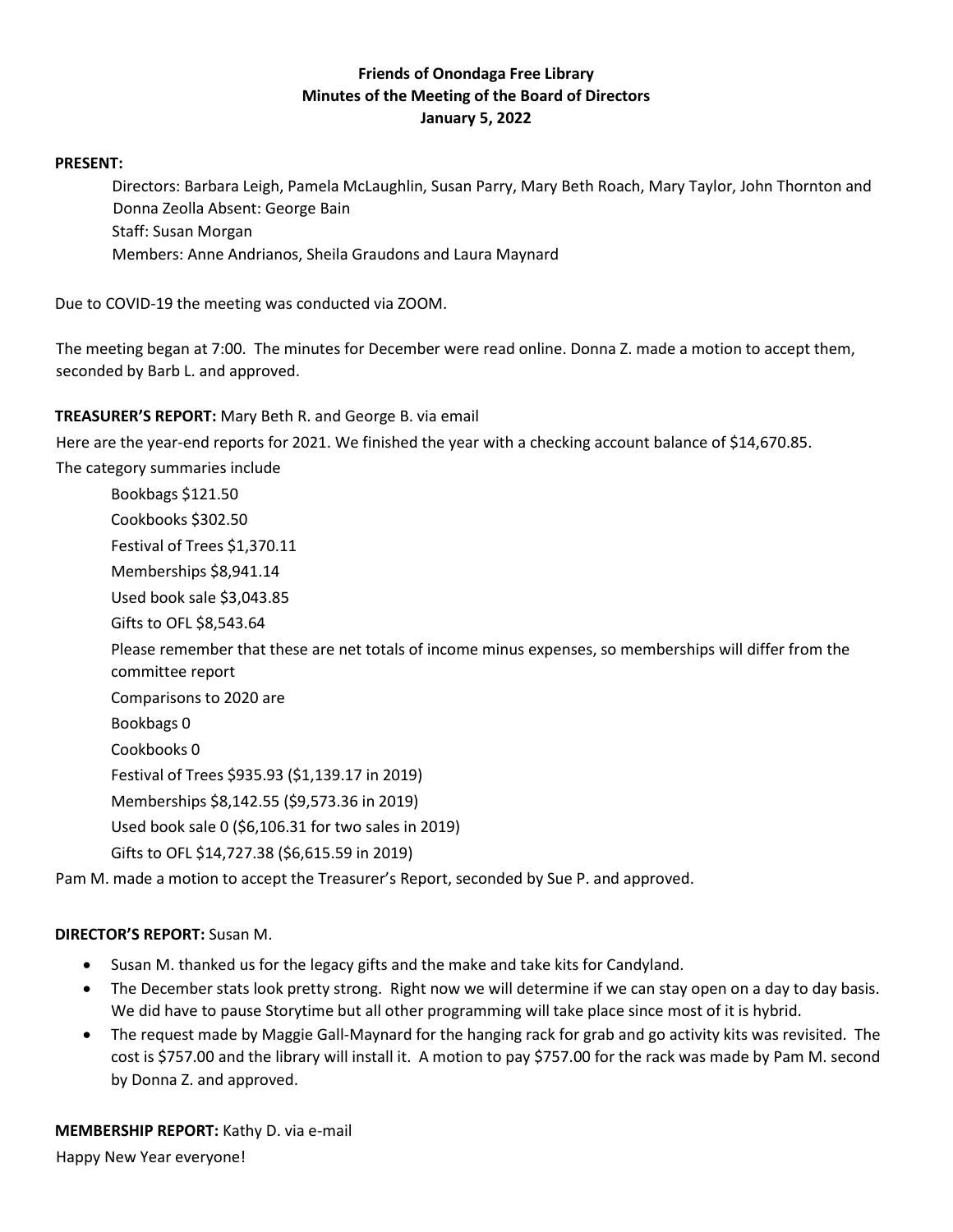- 2022 membership campaign has raised \$7,630 to date.
- We have 137 current members.
- Average donation is \$55.59.
- We need to get the Honor Roll for 2022 posted in the library. Can you take care of that again this year, Mary Beth?
- We will need to meet as a committee to plan the Members Only Wine and Cheese Preview Party for the first night of our spring book sale once we know the date.
- Maggie G-M. mentioned that Dr. Seuss and JK Rowlings are controversial authors due to bias. She thought that we may want to rename our giving levels. She suggested two authors with local ties, Bruce Coville and Frank Baum. We can easily change the wording in most of our material but the brochures have been printed and it would be very expensive to discard them. We will revisit this issue when we are ready to print new brochures.

## **FESTIVAL OF TREES:** Mary T.

We had a very successful Festival. Thanks to all who helped bag, display and call the winners. Mary T. has purchased the trees for next year (\$179.82), new tablecloths (\$38.36) and bags (\$12.96). A motion to reimburse Mary T. for Festival of Trees purchases for a total of \$231.14 was made by Barb L., seconded by Pam M. and approved.

## **WISHING WELL UPDATE:** Donna Z.

Donna Z. passed the last few wishes to the staff. Susan M. will review them and come back to us in February with what we can do. Donna Z. will place something in the Friends' Corner to thank patrons for their suggestions and update them on what is being done to make those wishes a reality. We will also put it in the newsletter.

## **MAKE AND TAKE ACTIVITY KITS:** Mary Beth R.

The cost was \$388.00. We will need several people to make the kits in early February. Sheila G., Barb L, Pam M, Sue P. and John T. volunteered.

#### **GEOLOGY DAY:** Anne A. and Mary Beth R. via email

- The children portion of the day is set. We will make a decision on the adult part in February.
- Mary Beth Roach agreed to act as "on site" coordinator for Geology Day 2022.
- Dr David Millis (Rock Doc) is in communication with Mary Beth and Anne Andrianos regarding an April 23rd geology event. The morning presentation will be for children and the afternoon presentation for adults.
- "Rock identification and where to find rocks in CNY" will be the morning presentation. Dave will bring rocks for participants and some will be for available sale, as in the past.
- Dave said that he didn't think there was enough "meat" in the article about fossil discovery in the Pompey, NY area. He requested more local information in order learn more about the find. It was suggested, that since there was so much Friend enthusiasm about the fossil find, that he make a short presentation about that and then present on other interesting topics of his choosing. Some of his ideas are as and are related to rocks:
	- o Quartz watches
	- o Long range communications
	- o Computers
	- o Expiration dates on medications
- Other topics:
	- o Mass extinction events
	- o Dinosaurs and climates
	- o Evolution and 28 kingdoms instead of 2
	- o We are still in discussion.
- To do list:
	- o Reserve Community Room for April 23, 2022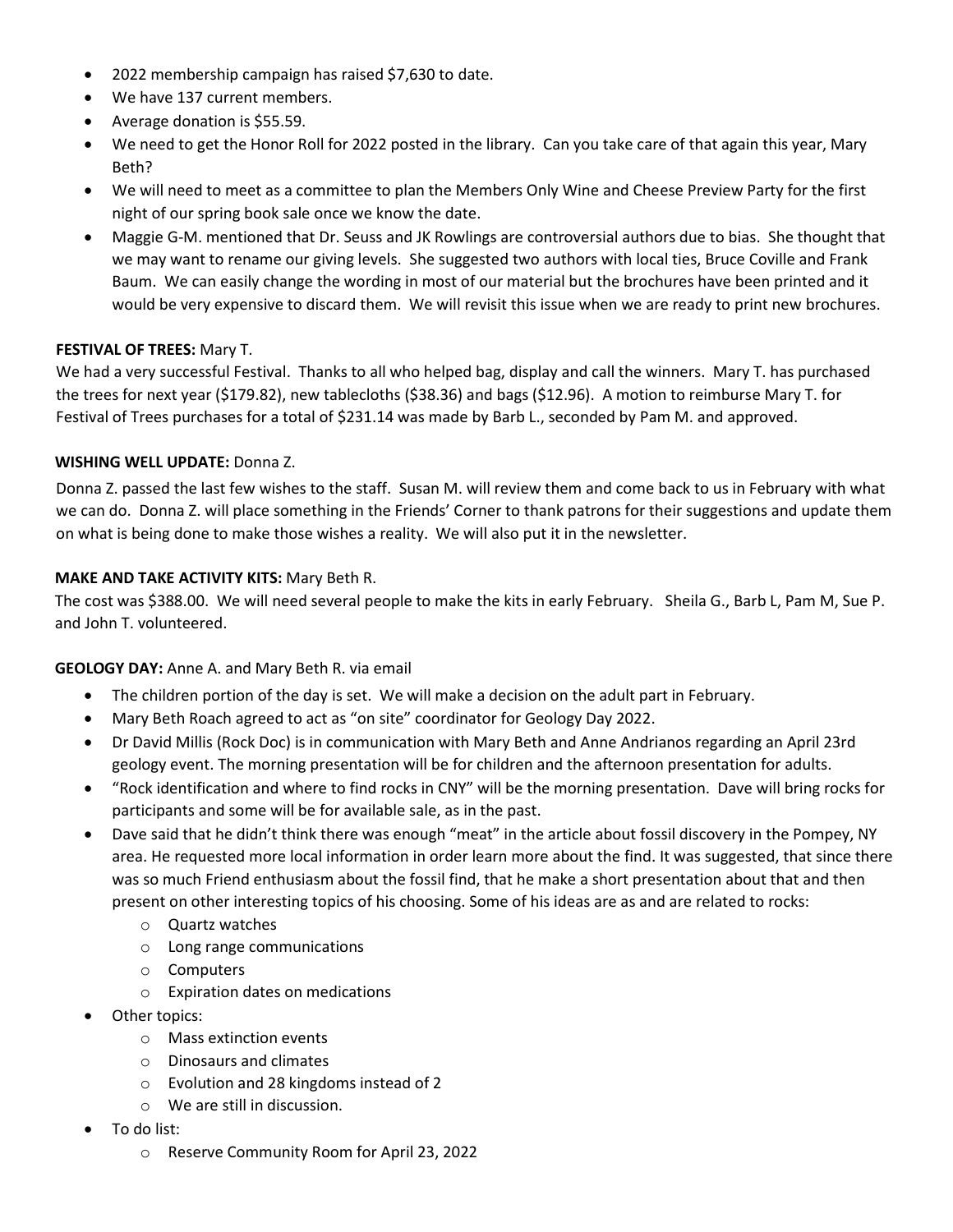- o Identify topics for the afternoon presentation
- $\circ$  Determine specifics such as number of participants permitted in Community room in April,
- o Decide about recommended age/grade of school age participants
- o Determine if a staff member can be present for event
- $\circ$  Sign up volunteers for the event
- o Sell rocks or ask for an offering
- $\circ$  Develop publicity with Chantal
- o Lunch and honorarium for speaker

#### **COOKBOOK, TOTE, BOOK GIVEAWAY:** Mary Beth R.

This was a big waste of time! We sold less than ten of each and although people took some books, we did not get rid of as many as we had hoped.

#### **WINTER BLUES BASKET:** Mary Beth R.

A motion was made by Barb L. to spend not more than \$75.00 for basket items, seconded by Sue P. and approved. Donna Z. and Sue P. will shop for basket items. This will be a Friends' only giveaway and the drawing will be February 19.

## **FACEBOOK/SOCIAL MEDIA:** Laura M.

Laura M. gave us a brief view of Instagram. We would need to decide how frequently we want to post, what content do we want to post and need to be different from the Library's Instagram post. Perhaps we could post twice a week featuring projects we are sponsoring, contributions we've made or upcoming events. We need to come up with a name - Friends of Onondaga Free Lib would be fine. She is happy to take the lead on this for us. Go for it Laura!

Mary Beth R. is wondering if someone is better versed in Facebook to update or image. Pam M. said we need to set goals, know how many followers we have and the demographics. If we are looking to attract a younger group of people Facebook is not the way to go. Mary Beth R. said that if we use a different platform she would need to back out. Laura M. said she would be interested in helping with Instagram.

We will address the Shamrock sale in February.

Mary Beth R. approached Brookdale in Taunton about donating books on a monthly basis. Mary T. and Sue P. thought we should wait until after the book sale to donate.

A second little free library was discussed. Susan M. mentioned that laundromats have become a new place for free books. Mary Beth R. will contact Tim O'Connell from Colonial Laundromats to see if we can put a shelf in his Nedrow location.

Susan M. mentioned that she would like to have a staff person designated to help us with each event to assist coordination with the library.

Susan M. would like to have the spring book sale on June 9-11 with donations from June 3-8. Thursday night could be a party for Friends only with refreshments. We will need a person on each shift to determine if the books are acceptable for sale - no magazines, encyclopedias, text books or smelly books. Sue P. will contact the town for tables and removal of unsold books. She will also connect with Nate DeVita, the used book seller.

The meeting was adjourned at 7:54 PM. Our next meeting will be February 2 at 7:00PM.

Respectfully submitted,